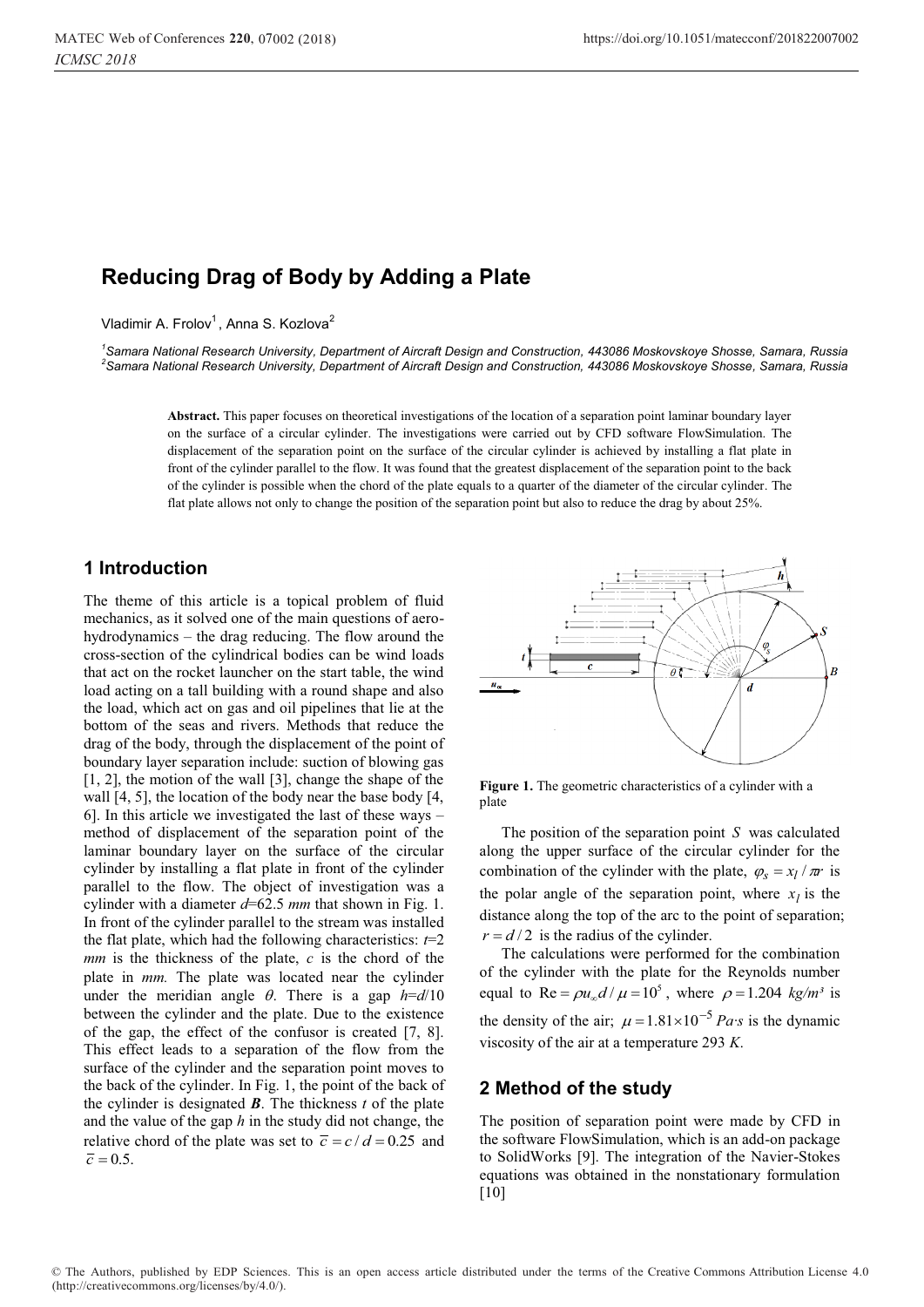$$
\frac{\partial u}{\partial t} + u \frac{\partial u}{\partial x} + v \frac{\partial u}{\partial y} = -\frac{1}{\rho} \frac{\partial p}{\partial y} + v \left( \frac{\partial^2 u}{\partial x^2} + \frac{\partial^2 u}{\partial y^2} \right),
$$

$$
\frac{\partial v}{\partial t} + u \frac{\partial v}{\partial x} + v \frac{\partial v}{\partial y} = -\frac{1}{\rho} \frac{\partial p}{\partial y} + v \left( \frac{\partial^2 v}{\partial x^2} + \frac{\partial^2 v}{\partial y^2} \right), \quad (1)
$$

$$
\frac{\partial \rho}{\partial t} + \frac{\partial (\rho u)}{\partial x} + \frac{\partial (\rho v)}{\partial y} = 0,
$$

where  $u$  is the longitudinal component of the velocity,  $m/s$ ;  $v$  is the transverse component of the velocity,  $m/s$ ; *p* is the pressure, *Pa*;  $\rho$  is the density, kg/*m<sup>3</sup>*;  $v = \mu / \rho$ is the kinematic viscosity of the air,  $m^2/s$ .

The initial condition at the moment time  $t = 0$  was:  $u = u_0(x, y),$   $v = v_0(x, y),$   $p = p_0(x, y),$  where  $u_0$ ,  $v_0$ ,  $p_0$  are the functions of coordinates.

 The boundary conditions for the system (1) were: 1) the condition of sticking at the surfaces of the solids  $u = 0$  with  $y = 0$ ; 2) change of the tangent and the continuity of the change of the velocity profile  $u(y)$ ; 3) for the plate necessarily condition  $\partial^2 u / \partial y^2 = 0$  at  $y = 0$ ; 4) the condition of sufficient remoteness of the boundaries from the zones of disturbance of the flow. Computational domain of the selected models and velocity field are presented in Fig. 2



**Figure 2.** Computational domain of a cylinder with a plate

In the software FlowSimulation equations (1) are simulated turbulent, laminar and transitional flow. For the simulation of turbulent flows is used the definition for small-time: the effect of the turbulence on the flow parameters, large-scale temporal changes are taken into account by introducing appropriate time-derivatives. In the result, the equations (1) have additional members – tension Reynolds, to close the system of equations (1) are the transport equation of turbulent kinetic energy and its dissipation in the framework of the  $k-\omega$  turbulence model. The transition of laminar flow to turbulent flow is simulated by means of the universal wall functions [9].

The degree of the turbulence for all calculations was taken equal  $\varepsilon = 0.8\%$ , which corresponds to the degree of turbulence of the flow in the wind tunnel of the Samara University.

To solve the problem, the nonstationary model of the physical process is sampled in space and time. To do this, the whole computational domain is covered with grid design and calculated by the method of the finite volumes. The grid block has the shape of parallelepipeds.

The local crushing of the cells shown in Fig. 3.



**Figure 3.** The grid location near the model

In addition to finding the separation point on the upper surface of the circular cylinder was calculated the drag coefficient. The drag coefficient was calculated not for an isolated cylinder only and for the combination of the cylinder with a flat plate. The calculation was carried out based on the method of pulses. According to the theorem of impulse the change of the momentum equals the impulse of the force acting on the streamlined body. The drag coefficient is determined by the formula (2) [7, 8, 10]

$$
C_D = \frac{\rho}{q \cdot d} \int_a^b u_1 (u_\infty - u_1) dy \tag{2}
$$

where  $q$  is the impact pressure,  $u_1$  is the velocity at plane 20*d* behind the body, *a*,*b* are the boundaries of integration along the  $y$  - axis.

#### **3 Results**

According to know data [5] for the circular cylinder the dimensionless coordinate of the separation point is equal  $S = x_s /(\pi d / 2) = 0.609$ , where  $x_s$  is the distance along the arc that forms the surface of the isolated cylinder from the stagnation point to the separation point. The tangential stress is zero  $\tau_w = 0$  [5, 9] in the boundary layer on the body surface in the separation point.

The simulation gave the value of the relative coordinate of the separation point *S*=0.619 for the isolated circular cylinder.

Fig. 4, Fig.5 and Fig. 6 shows the velocity, pressure and tangential stress distributions around the circular cylinder, respectively and marked redpoint the separation point.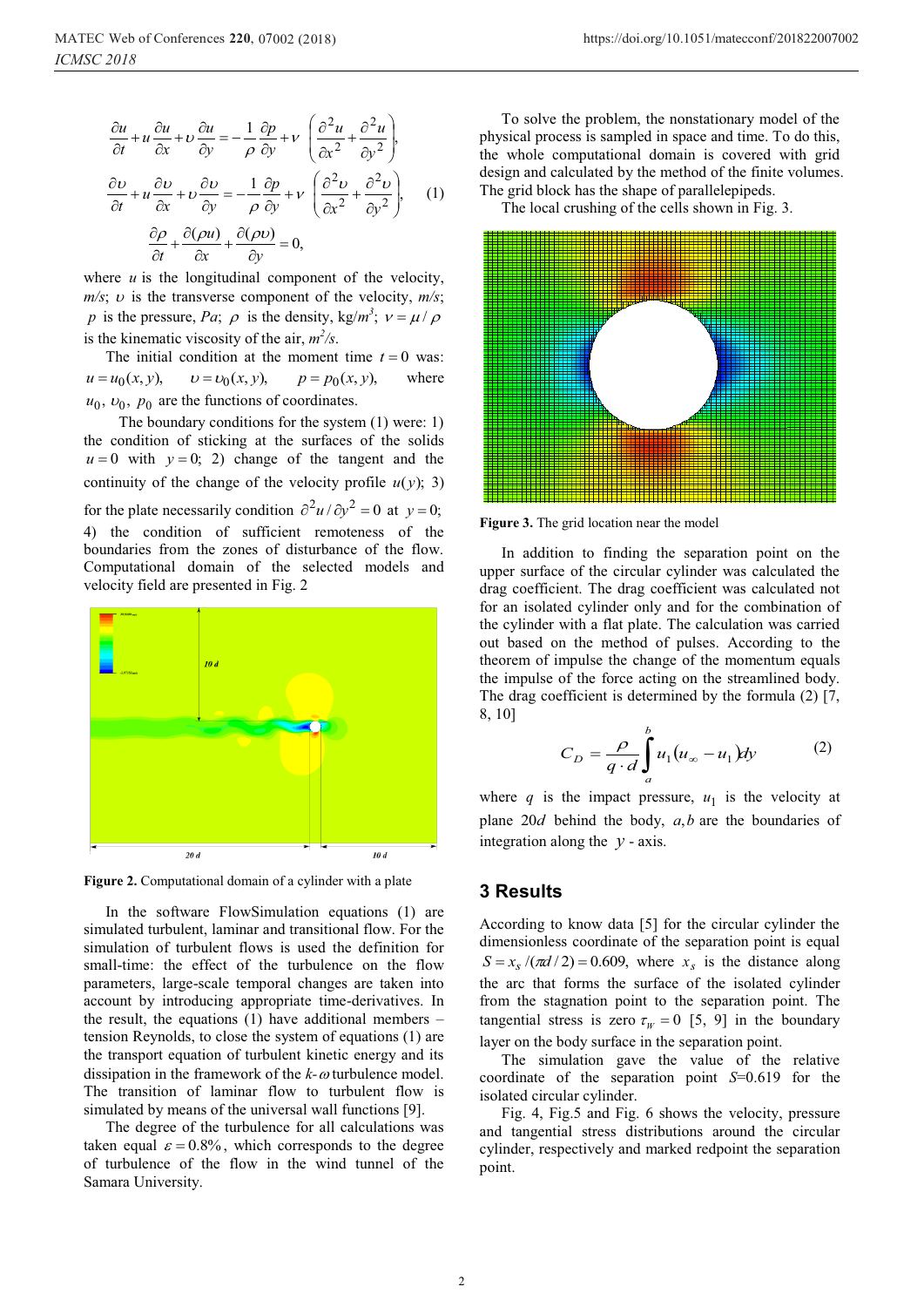

**Figure 4.** Velocity distribution around a circular cylinder



**Figure 5.** Pressure distribution around a circular cylinder  $\tau_{Pa}$ 



**Figure 6.** Tangential stress distribution along surface of a cylinder

To verify the results, dimensionless coordinates of the separation points were calculated for elliptical cylinders with different half-axis relationships *a/b*. Table 1 shows the calculated values for the position of the separation point on the elliptical cylinder with different half-axis relationships *a/b*.

**Table 1.** The calculated values for the position of the separation point

| a/b | calculation | experiment $[5]$ , $[11]$ |
|-----|-------------|---------------------------|
|     | 0.619       | 0.609                     |
| 2   | 0.708       | 0.715                     |
| 3   | 0.735       | 0.824                     |
| 4   | 0.811       | 0.845                     |
| 5   | 0.865       | 0.842                     |
| 6   | 0.877       |                           |
| 7   | 0.860       | 0.991                     |
| 8   | 0.944       | 0.920                     |
| 9   | 0.922       | 0.920                     |
| 10  | 0.982       | 0.995                     |

Fig. 7 shows the obtained dimensionless coordinates of the separation point in comparison with other authors. Fig. 7 also shows the experimental results of the drag coefficient of elliptic cylinder vs the degree of compression of the ellipse. The experimental data are corresponding to the Reynolds number  $Re=10^5$ . The experimental results of the drag coefficient  $C<sub>D</sub>$  were taken from work [11]. Theoretical values of the dimensionless coordinates were taken from Chang's book [5], taken from Chang's book [5], Schlichting [10] and the experimental results of the values *S* were taken from [12].



**Figure 7.** The dimensionless coordinates of the separation point and drag coefficient vs degree of compression on an ellipse

The presented values of the dimensionless coordinates  $S$  and the drag coefficient  $C_D$  clearly demonstrate the dependence of these quantities on the degree of compression of the elliptic cylinder. The presented data in this study indicate that the calculated values for the results  $[5]$  and the experimental results  $[12]$ . It is clear from these data that the displacement of the dimensionless coordinates of the separation point *S* to the back of the cylinder leads to a decreasing the drag coefficient  $C_D$ . This fact was also noted in works [5, 10].

Further investigation was only performed for a circular cylinder in the presence of the plate. All the calculated values of drag coefficient obtained for the isolated cylinder and combination of the cylinder with a plate. The size of the slit was chosen to be so that the distance from the plate to the surface of the cylinder was always greater than the thickness of the boundary layer.

The calculation of the separation points for combinations of the cylinder with a plate was made for flat plates with relative chords  $\bar{c} = 0.25$  and  $\bar{c} = 0.5$ . The dimensionless coordinates of the separation points were calculated from the tangential stress distribution of along the upper surface of the circular cylinder and determined by the equality of the tangential stress to zero.

Table 2 and Fig. 8 show the results of calculation of the dimensionless coordinates of the separation point *S* for a circular cylinder in the presence of the plate. Fig. 8 shows the calculating results of the dimensionless coordinates of the separation point *S,* which were obtained for two plates in comparison with data for the isolated cylinder. The specified values of  $\theta = 0$  *deg* represent a situation in which the symmetry axis of the plate coincides with the longitudinal axis of abscissa.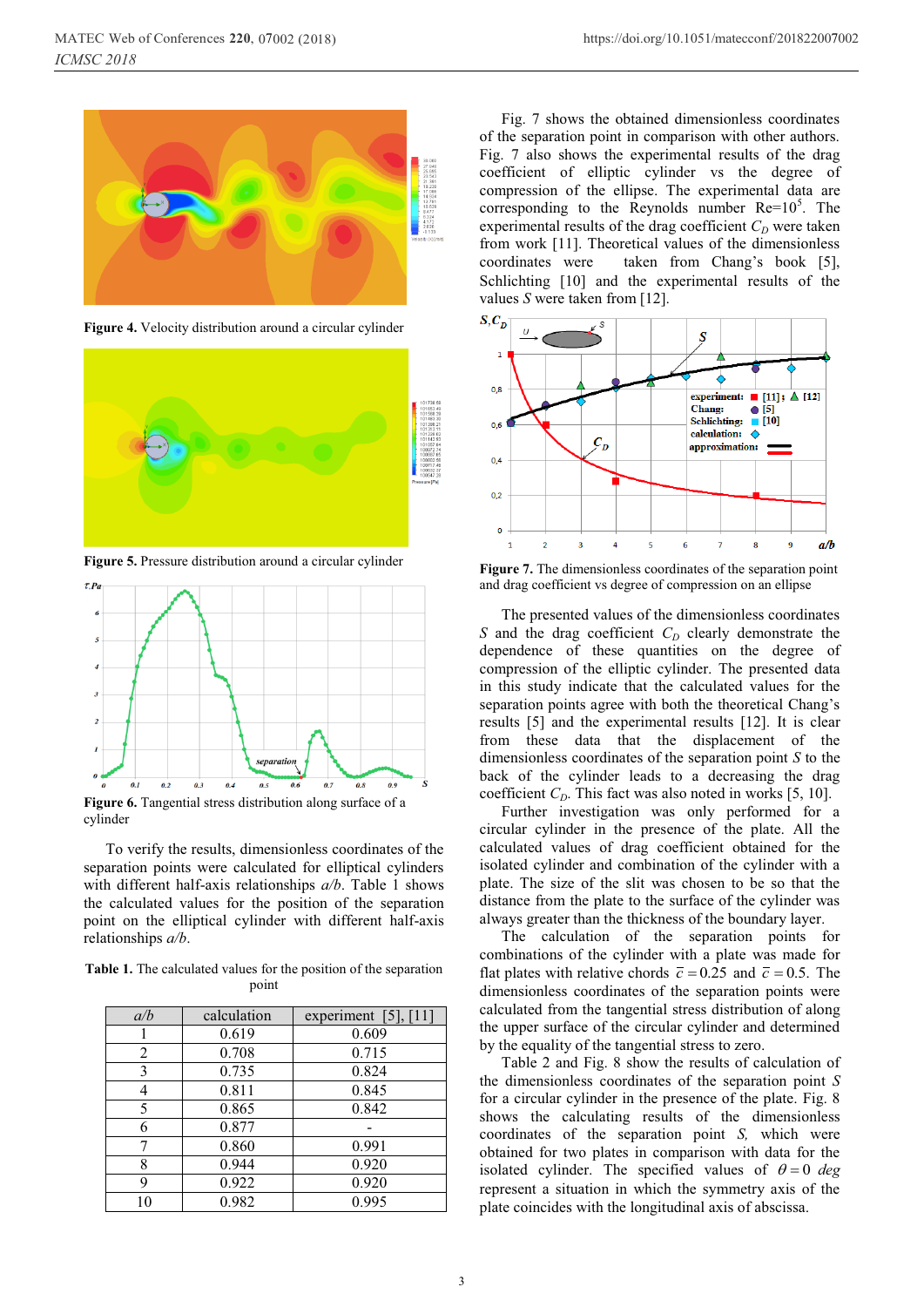| $\theta$ , deg | $\bar{c} = 0.25$ | $\overline{c} = 0.5$ |
|----------------|------------------|----------------------|
| 0              | 0.689            | 0.671                |
| $\overline{c}$ | 0.695            | 0.699                |
| 4              | 0.715            | 0.700                |
| 6              | 0.742            | 0.657                |
| 8              | 0.763            | 0.627                |
| 10             | 0.766            | 0.619                |
| 12             | 0.769            | 0.633                |
| 14             | 0.764            | 0.659                |
| 16             | 0.750            | 0.688                |
| 18             | 0.745            | 0.699                |
| 20             | 0.737            | 0.715                |
| 30             | 0.723            | 0.699                |
| 40             | 0.695            | 0.691                |
| 50             | 0.690            | 0.685                |
| 60             | 0.670            | 0.665                |
| 70             | 0.649            | 0.660                |
| 80             | 0.652            | 0.650                |

**Table 2.** The dimensionless coordinates of separation points for combinations of the cylinder with the plate



**Figure 8.** The dimensionless coordinate of separation point for combinations of the cylinder with the plate vs meridional angle

The Table 3 shows the calculated values of the drag coefficient for combination of the cylinder with the flat plate.

| <b>Table 3.</b> The drag coefficient for circular cylinder with the flat |
|--------------------------------------------------------------------------|
| plate at the different positions of the plate relative to the            |
| cylinder                                                                 |
|                                                                          |
|                                                                          |

**Table 3.** The drag coefficient for circular cylinder with the flat

| $\theta$ , deg | $C_D$            |                      |
|----------------|------------------|----------------------|
|                | $\bar{c} = 0.25$ | $\overline{c} = 0.5$ |
| 0              | 0.891            | 0.863                |
| 2              | 0.890            | 0.827                |
| 4              | 0.863            | 0.831                |
| 6              | 0.832            | 0.893                |
| 8              | 0.791            | 0.883                |
| 10             | 0.756            | 0.875                |
| 12             | 0.738            | 0.846                |
| 14             | 0.744            | 0.815                |
| 16             | 0.747            | 0.789                |
| 18             | 0.758            | 0.754                |
| 20             | 0.767            | 0.747                |
| 30             | 0.776            | 0.789                |
| 40             | 0.843            | 0.838                |

| 50 | 0.957 | 0.883 |
|----|-------|-------|
| 60 | 1.075 | 0.929 |
| 70 | 1.135 | 1.001 |
| 80 | 1.177 | 1.063 |

Fig.9 and Fig.10 show dependencies dimensionless coordinates of separation point *S* and drag coefficient  $C_D$ vs meridional angle for combinations of the cylinder with the flat plate for dimensionless cords  $\bar{c} = 0.25$  and  $\overline{c}$  = 0.5. The values were obtained as a result of the numerical simulation, some of the values were taken from the works of the authors [7, 8].



**Figure 9.** The dimensionless coordinate of separation point for combinations of the cylinder with the plate vs meridional angle



**Figure 10.** The dimensionless coordinate of separation point for combinations of the cylinder with the plate vs meridional angle

As can be seen from the data in Fig. 7-10 obtained results of the dimensionless coordinates S for the combinations of the cylinder with the plate are greater than for an isolated cylinder. Thus, it can be concluded that the separation point is displacing downward towards the back of the cylinder *B* on the upper surface of the circular cylinder.

According to the results of the books [5, 10] and the data presented in Fig. 4, the values  $C_D$  with increasing coordinates of the separation point *S* are decreased. It is concluded from the present study that with the increasing value *S* drag coefficient  $C_D$  decreases and with decreasing value *S* drag coefficient  $C_D$  increases.

Thus, the location of the plate in front of the cylinder allows obtaining the displacement of the separation point to the back of the cylinder *B* and as a consequence the drag reduction.

According to know data [10–12] the drag coefficient of the isolated cylinder is equal to  $C_D \approx 1$ . Therefore, analyzing the results can say, that for the plate  $\bar{c} = 0.5$  in the range meridional angles [70; 80] *deg* and for the plate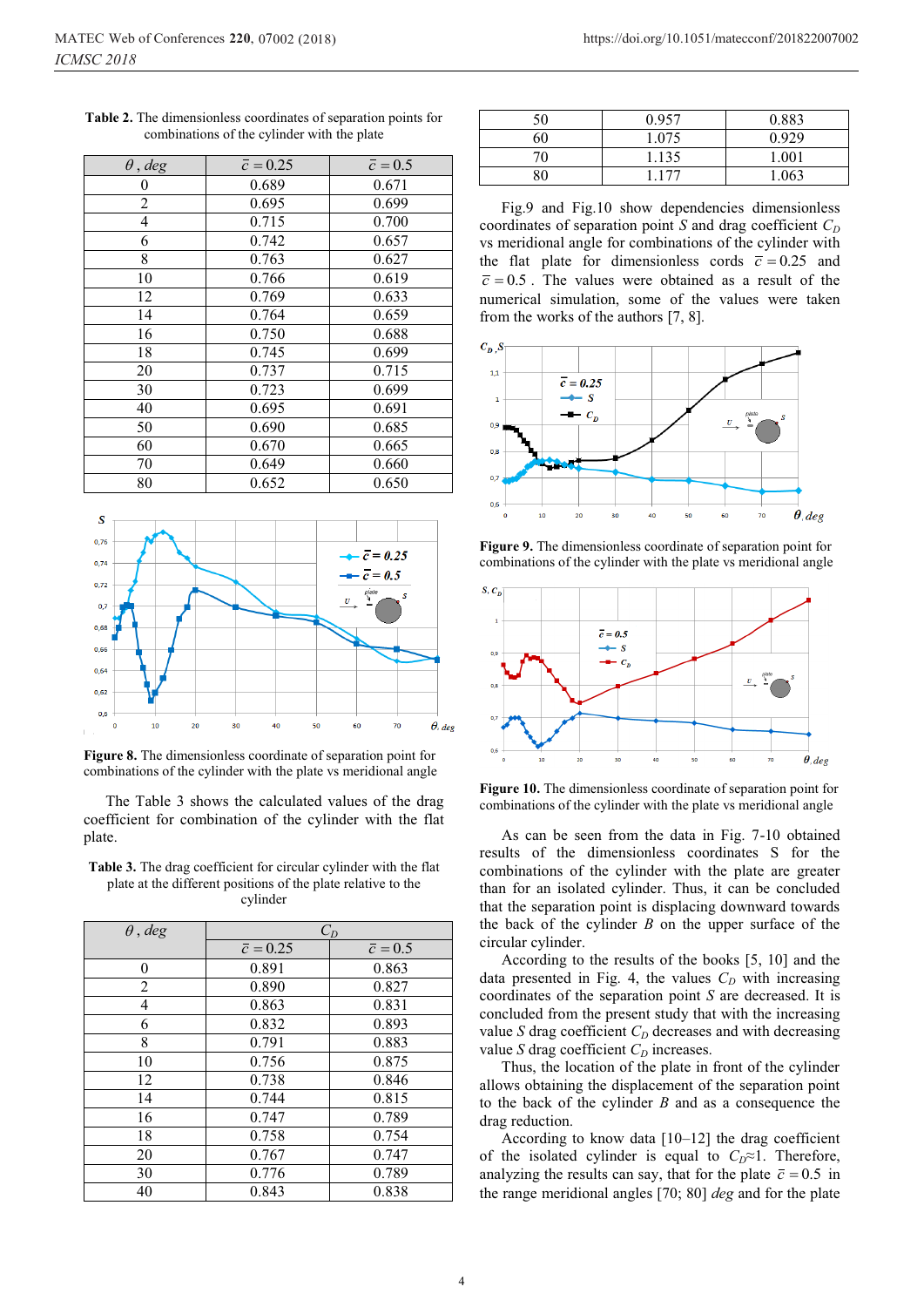$\bar{n} = 0.25$  in the range meridional angles [45; 80] *deg* leads to an increase in coefficient of drag  $C<sub>D</sub>$  compared to the isolated cylinder. The lowest values of the drag coefficient  $C_D$  for the combinations of the cylinder with the plate are noted for the highest values of the dimensionless coordinates *S.*

For the combinations of the cylinder with the plate with dimensionless chord plates  $\bar{c} = 0.25$ , the separation point gets its highest value *S*=0.769 at the location of the plate at the meridian angle  $\theta = 12 \text{ deg }$  (Fig. 9). For the combinations of the cylinder with the plate with the dimensionless chord  $\bar{c} = 0.5$  the separation point gets its highest value *S*=0.715 at the meridian angle  $\theta = 20 \text{ deg}$ (Fig. 10). The obtained data are shown in Table 4.

**Table 4.** The comparison of values of coordinates of separation points for the combination of cylinder with a plate and isolated cylinder

|                  |                   | $\theta$ , deg |       |
|------------------|-------------------|----------------|-------|
| Schlichting [10] |                   |                | 0.610 |
| Chang $[5]$      | isolated cylinder |                | 0.609 |
| Calculation      |                   |                | 0.619 |
| Calculation      | 0.25              | 12             | 0.769 |
| Calculation      | 0.5               | 20.            | 0.715 |

Fig. 11 shows the velocity distribution near the circular cylinder with the plate  $\bar{n} = 0.25$ , when the meridional angle of the installation of the plate  $\theta = 12 \text{ deg.}$ Fig. 12 shows the pressure distribution around the circular cylinder with the plate  $\bar{n} = 0.25$ . Fig. 13 shows the tangential stress distribution on the surface of the circular cylinder and marked the red point is the separation point.



**Figure 11.** The velocity distribution around the circular cylinder with the plate  $\bar{c} = 0.25$ 



**Figure 12.** The pressure distribution around the circular cylinder with the plate  $\bar{c} = 0.25$ 



https://doi.org/10.1051/matecconf/201822007002



**Figure 13.** The tangential stress distribution along the surface of the cylinder with the plate  $\bar{c} = 0.25$ 

Fig. 14 shows the velocity distribution near the circular cylinder with the plate  $\bar{n} = 0.5$ , when the meridional angle of the installation of the plate is  $\theta$ =12 *deg*. Fig. 15 shows the pressure distribution around the circular cylinder with the plate  $\bar{n} = 0.5$ . Fig. 16 shows the tangential stress distribution on the surface of the circular cylinder and marked the red point is the separation point.



**Figure 14.** The velocity distribution around the circular cylinder with the plate  $\bar{c} = 0.5$ 



**Figure 15.** The pressure distribution around the circular cylinder with the plate  $\bar{c} = 0.5$ 



**Figure 16.** The pressure distribution around the circular cylinder with the plate  $\bar{c} = 0.5$